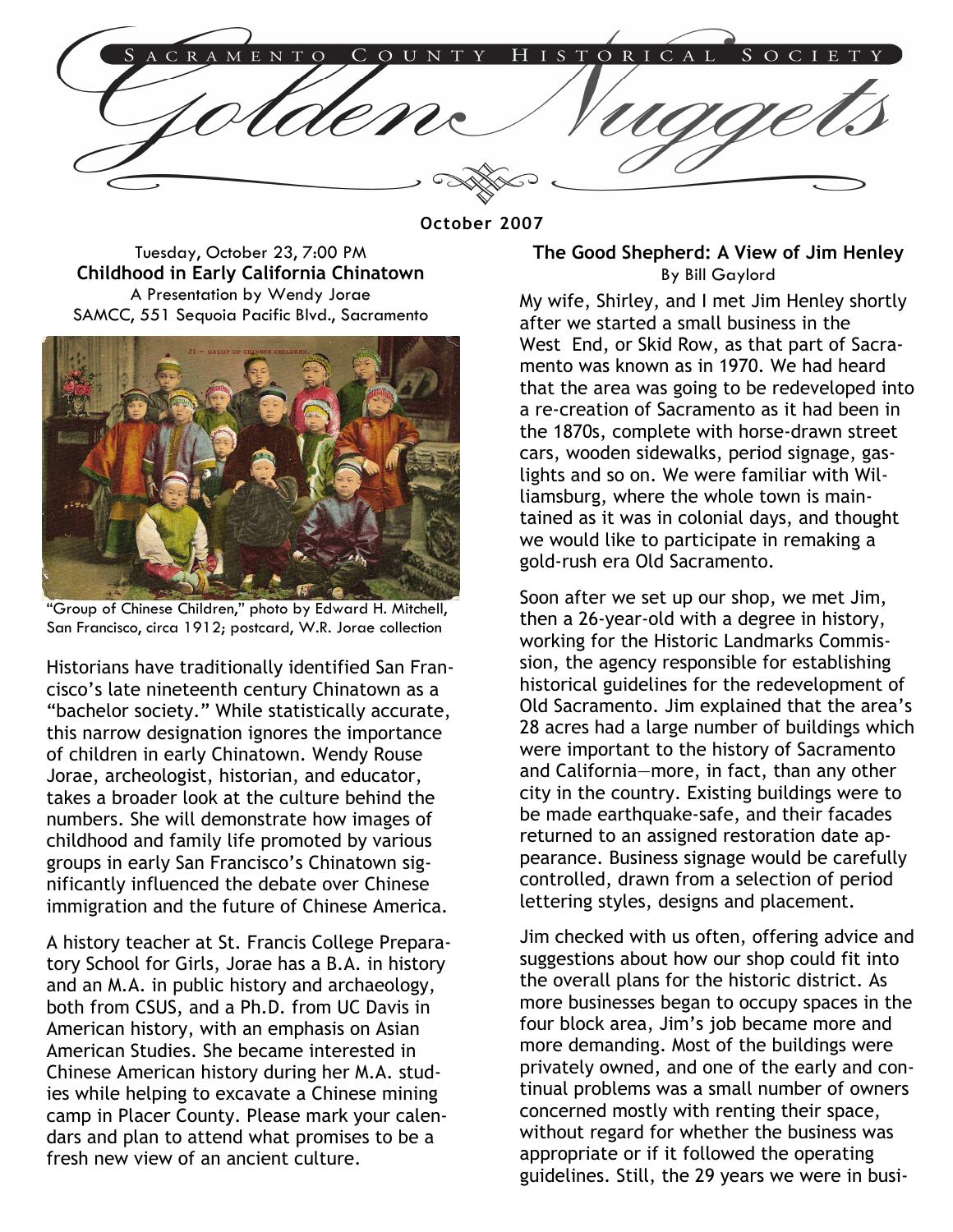ness there were some of our best times, thanks to Jim's advice—and his friendship.

Jim also helped oversee the financing and construction of the Sacramento History Center, a reconstruction of the historic City Hall & Water Works building, next to the California State Railroad Museum. Now known as The Discovery Museum Gold Rush History Center, this museum had been a dream of the Friends of the Sacramento County Museum, an organization Jim had shepherded along in the 1970s.

Once the History Center opened in 1985, Jim turned his attention to the Sacramento Archives and Museum Collection Center, (SAMCC). It began as a tiny space on 7th Street, spent several years in the former Mayflower Moving building in Midtown, then moved to its present burgeoning warehouse off Richards Boulevard. SAMCC is recognized as the largest local archive of city and county records in the state. It is also one of the most diverse, a place where records, television films, photographic collections, and historic artifacts share space with your grandfather's toys and your grandmother's wedding dress.

Jim has many accomplishments to look back on. His extensive articles about local history have inspired greater local interest in preserving that history. He has been the driving force behind the **Sacramento History Journal**, the Sacramento County Historical Society's magnificently illustrated journal of regional history. He solicits articles from scholars, edits them, gathers graphics, and frequently finds ways to secure added funding for printing. He has been a member and/or officer of various regional history groups—and an unofficial advisor, facilitator, and 'answer guy' for many others. In the more than 40 years he has dedicated to the Sacramento area's collections, he has pursued and acquired many items which would otherwise have been lost.

Jim Henley has truly been the Good Shepherd of Sacramento County, rounding up many scattered pieces of our past. We wish him and his wife, Paula, a fruitful retirement. We know he'll stay busy. SCHS board member Bill and Shirley Gaylord operated Gaylord's Mercantile, a popular small emporium in Old Sacramento in years past.

### **Celebrating 150 Years of Sacramento Public Library History**  By Clare Ellis



Sacramento City Library, completed 1918, postcard published by Frank McDougal, Sacramento, CA. -Sacramento Public Library Collection

Sacramento in 1857 was a growing, vibrant city. Just nine years after the start of the California Gold Rush the city had a railroad (the R Street line), a City Hall, a newspaper, and levees along the river. The State Agricultural Exhibition—later known as the California State Fair—had been established five years earlier. Over 50 ships provided steamboat service, mostly between Sacramento and San Francisco. Sacramento theaters were thriving and so were the houses of prostitution. Ten churches existed, perhaps as a balance to the latter two diversions.

To enhance the intellectual climate of the city, a group of prominent citizens formed the Capital Library Association in October of 1857. Selling stock at \$25 a share, the Association raised \$25,000 to buy books, furnish the library, and purchase land for a permanent library building. The first Sacramento Library was located at 5<sup>th</sup> and J streets and had a collection of 800 books. The following year, another 800 books purchased from New York came around the Horn to Sacramento. Some of these originals—including a 13-volume Natural History of New York published in 1843—are still part of the library's rare book collection and may be seen in the Central Library Sacramento Room.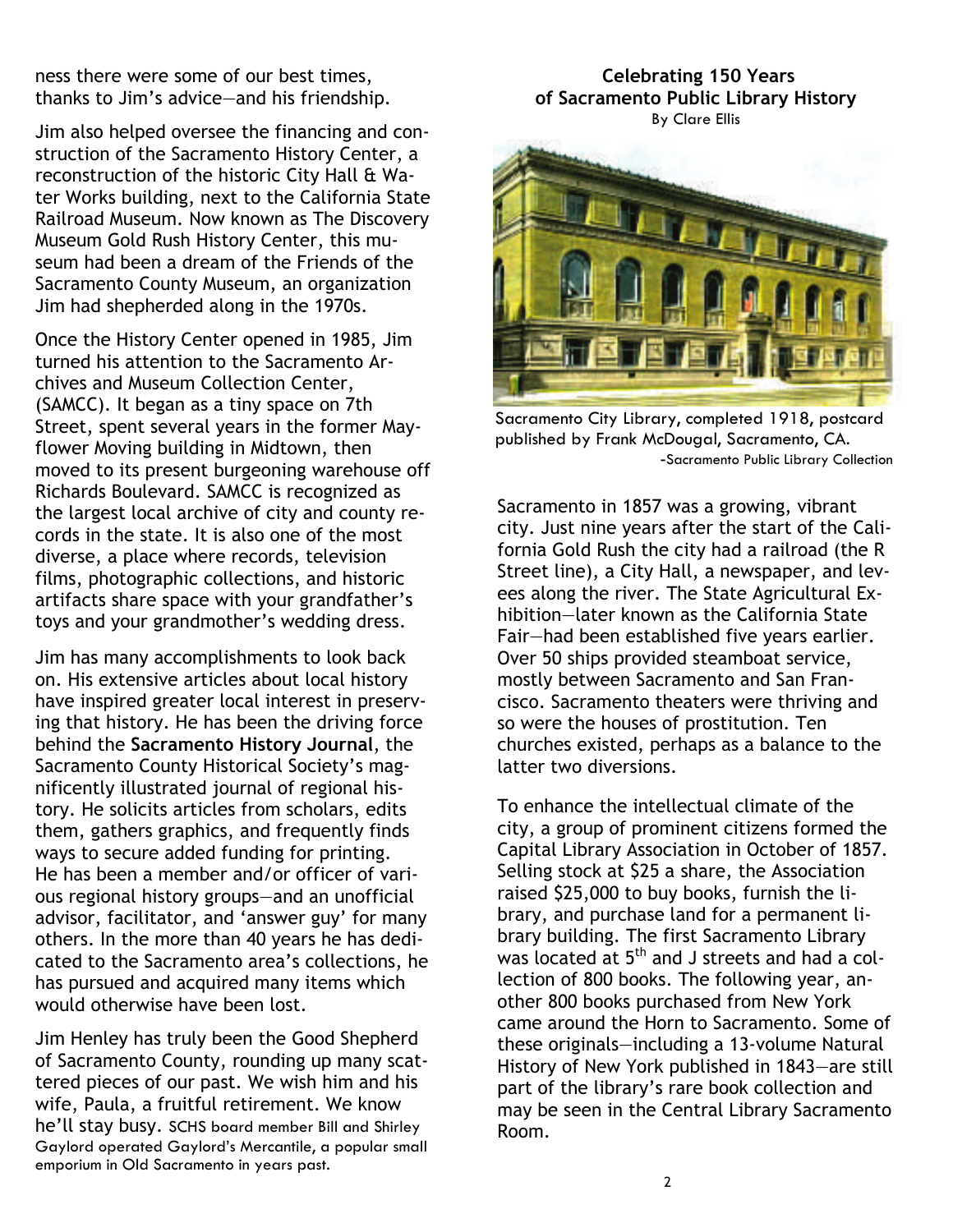The library opened to its subscribing members on November 8, 1857. Members paid \$5 initially, plus \$2.50 quarterly. (In today's funds, this would equal nearly \$300 a year!) Patrons numbered about 50 a day, and circulation of books averaged about 150 books a week. This library, unfortunately, was damaged by fire and the association then built a new library on I Street between  $6<sup>th</sup>$  and  $7<sup>th</sup>$  streets. By September 1873, there were 260 memberships and an annual circulation of 4,234 books.

Unfortunately membership in the library association declined drastically over the next few years. In 1879 the Sacramento Library Association directors offered the property to the City of Sacramento to be used as a free public library. Residents soundly supported the idea in the next election, and the city assumed ownership on March 31, 1879. The grand opening of the Sacramento Free Library, then with over 6000 books, took place on June 14, 1879. Within six months, statistics showed an average of 100 patrons visiting during daily hours from 10 AM to 3 PM and from 5 PM to 10 PM.



"Free Public Library, Sacramento, Cal." Postcard from the internet exhibit, "Library Postcards: Civic Pride in a Lost America" by Judith Aulik.

For those of you with access to the internet, this is quite an interesting collection of library postcard images.-Editor http://home.comcast.net/  $\sim$ jaulik/miscpublib.html

In May 1913, the Veteran Knights of Pythias of Sacramento applied to the Carnegie Corporation for a grant to be used to build the Sacramento City Library. Awarded \$100,000 on March 11, 1914, the city provided the library site on the corner of the corner of  $9<sup>th</sup>$  and I streets. Loring Rixford of San Francisco was selected as the architect. The new library opened to the public on April 23, 1918, with some 65,000 volumes.

branch libraries were opened. Walnut Grove opened in 1919, followed by Fruitridge in 1920, Carmichael in 1923, and Sylvan Oaks in 1926. In the 1930s, the Central Library developed a garden library as an outdoor reading environment for use between 10 AM and 5 PM. In 1940, the Ella K. McClatchy Library opened for young people.

In 1992, the current Central Library opened adjacent to the original Carnegie building. This beautiful six-story building and the library's 26 branches along with the Sacramento Room (in the original Carnegie building) are the current core public facilities. With the support of the Sacramento Public Library Foundation and the Friends of the Sacramento Public Library, and thousands of volunteer hours, the library continues to grow and change.

The library now offers much more than books. Patrons have access to CDs, DVDs, books on tape, and downloadable books. Literacy services are available, and questions can be answered by TELIS (telephone reference at 916- 264-2920) any hour any library is open. Today's library is a community space offering exhibits, programs, book readings, and events.

The Sacramento Public Library celebrates its 150<sup>th</sup> anniversary this October with events scheduled throughout the entire library system. Highlights are below, more details on page 4. Clare Ellis is the Sacramento Room Librarian and an SCHS Board member.

## **Sacramento Public Library**

## **150 Celebration Highlights**

- ♦ **Looking at Jazz: America's Art Form**  Thursdays, including Oct. 11,18, 25
- **Founding Celebration Family Weekend Central Library Sat. Oct. 20** - Camellia Symphony & "zoo" **Sun. Oct 21**- Family Festival
- **Special Exhibits**
- **Road Shows**

857 . 2007

Treasures from the Sacramento Room brought out to branch libraries

Library service continued to expand. Soon